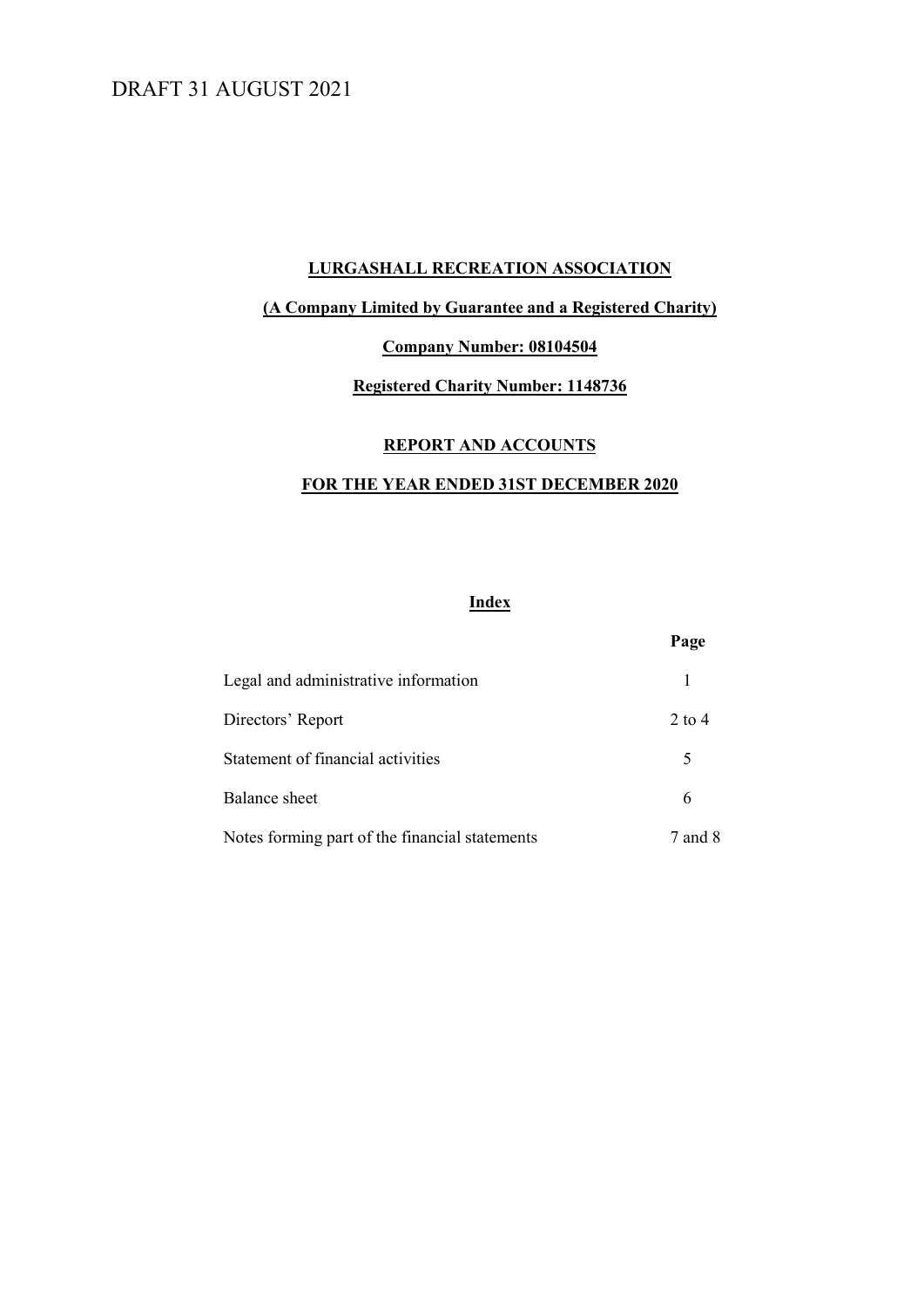### (A company limited by guarantee and a registered charity)

# LEGAL AND ADMINISTRATIVE INFORMATION

# FOR THE YEAR ENDED 31ST DECEMBER 2020

Directors/Trustees:

S J Cooper M Fairston S B Monhemius C M E Nicholes J Nugent C Ohlson AJ Sword (appointed  $26<sup>th</sup>$  August 2020) A H J Tate J Vaughan

| <b>Company Registered Number:</b> | 08104504 |
|-----------------------------------|----------|
|-----------------------------------|----------|

Charity Registered Number: 1148736

Registered Office: Nuthatch

Tennyson's Lane Haslemere Surrey GU27 3AF

Bankers: Lloyds Bank plc 12 High Street Haslemere Surrey GU27 2JG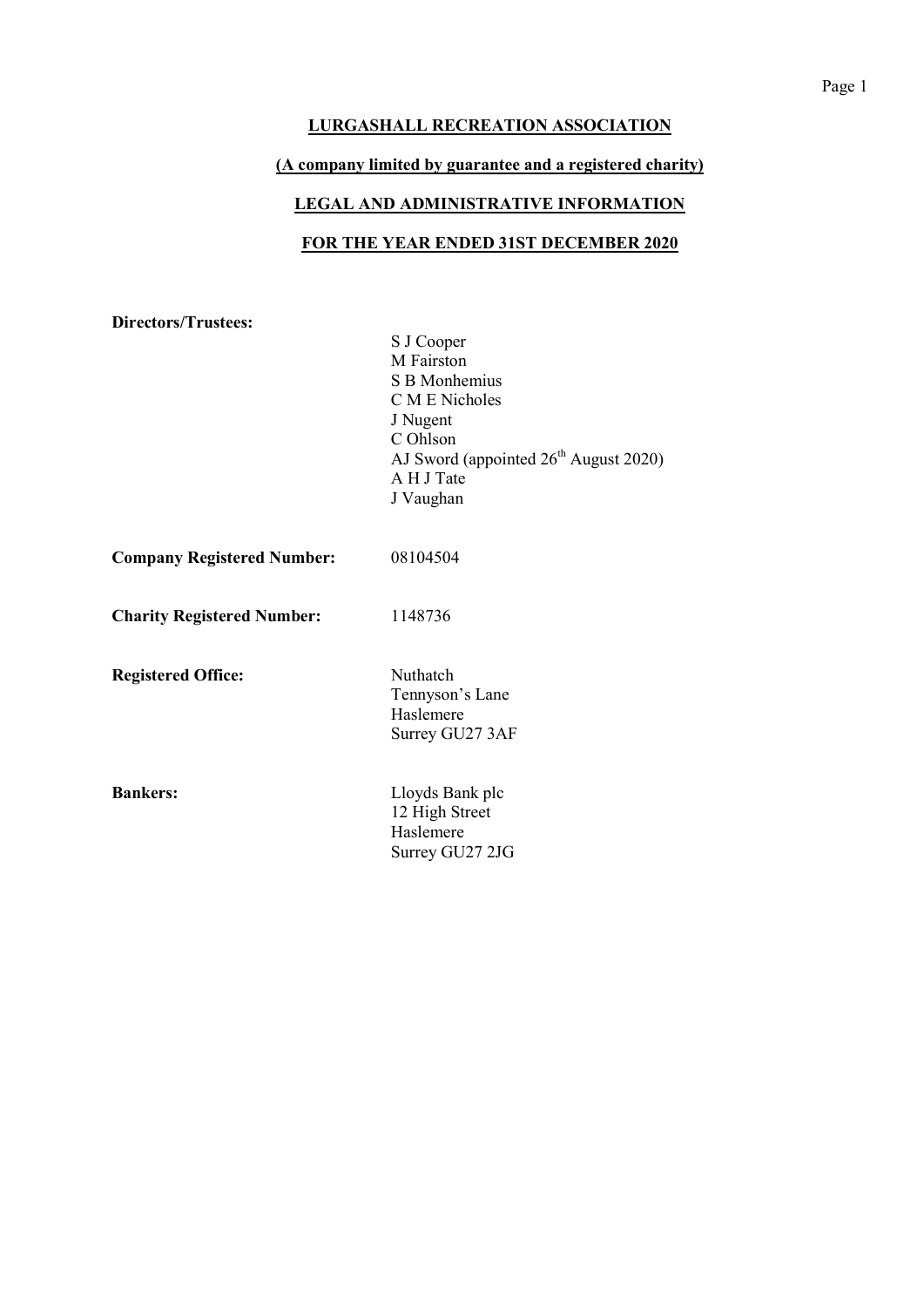# Page 2

# LURGASHALL RECREATION ASSOCIATION

# DIRECTORS' REPORT

## FOR THE YEAR ENDED 31ST DECEMBER 2020

The directors present their report for the year ended 31st December 2020.

### STRUCTURE, GOVERNANCE AND MANAGEMENT

#### Legal Status and Constitution

The company was incorporated on 12th June 2012 as a private company limited by guarantee, registered number 08104504. On 28th August 2012, the company was recognised as a charity by the Charity Commission, registered number 1148736. Therefore, it is a non-profit making entity.

#### Directors Appointment and Training

Directors will be recruited and appointed as and when required by the remaining directors, based on any necessary background or expertise. New directors will be inducted by the other directors and encouraged to attend relevant training courses where considered beneficial.

#### Management of the Company

The directors who served during the year were as follows:

HBL Coghlan (resigned  $9<sup>th</sup>$  March 2020) S J Cooper M Fairston S B Monhemius C M E Nicholes J Nugent C Ohlson AJ Sword (appointed  $26<sup>th</sup>$  August 2020) A H J Tate J Vaughan

During the year, the Board of Directors met on five occasions. Attendance averaged 79% (2019 : 55.5%).

#### Risk Management

The directors continually review the major risks to which the company is exposed and are satisfied that systems and insurance are in place to mitigate their exposure to major risk.

## OBJECTS AND ACTIVITIES

The objects of the company continue to be as follows:

 To promote for the benefit of the inhabitants of Lurgashall and the surrounding area the provision of facilities for recreation or other leisure time occupation of individuals who have need of such facilities by reason of their youth, age, infirmity or disablement, financial hardship or social or economic circumstances or for the public at large in the interests of social welfare and with the object of improving the condition of life of the said inhabitants.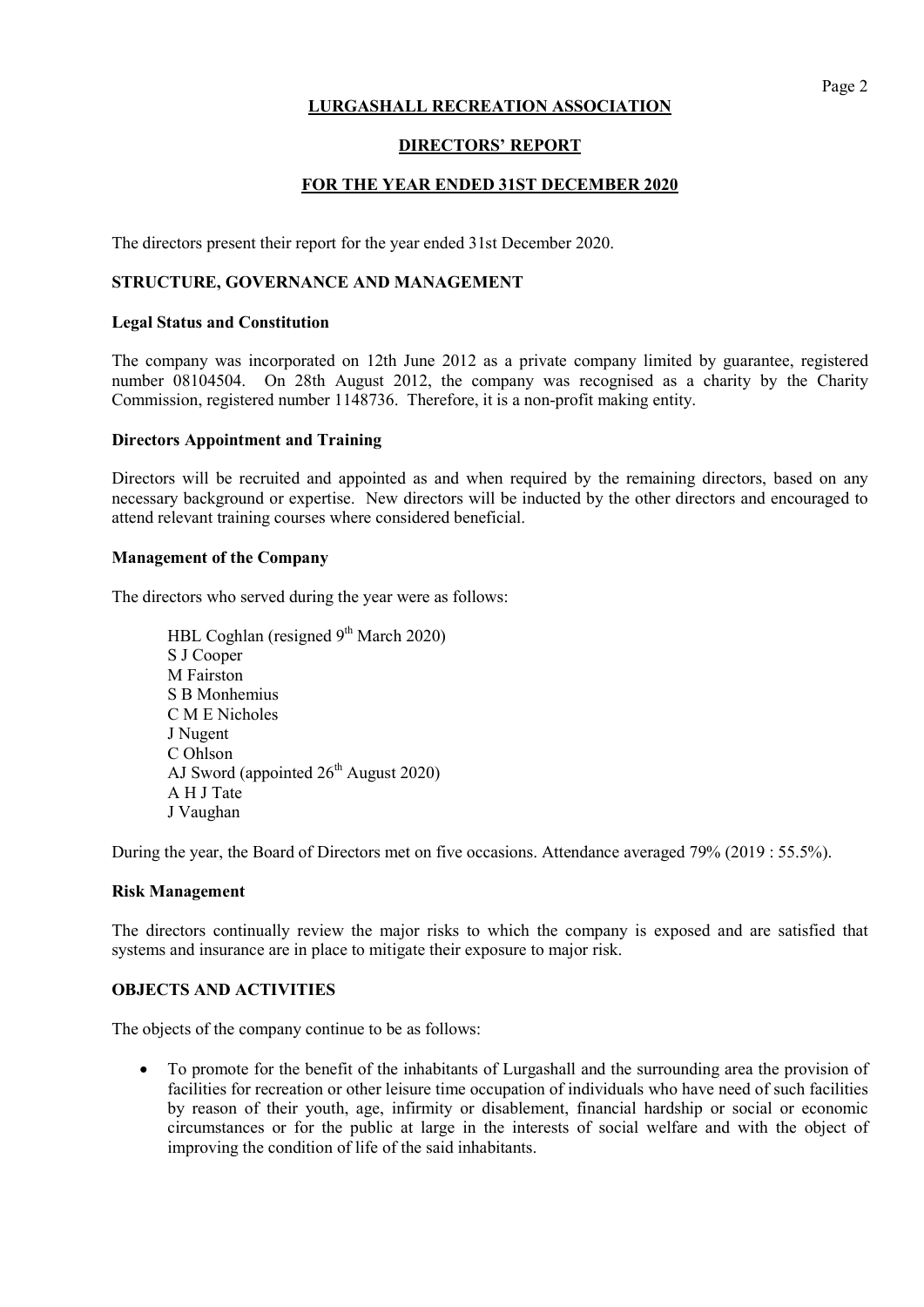# DIRECTORS' REPORT

# FOR THE YEAR ENDED 31ST DECEMBER 2020 (Continued)

#### OBJECTS AND ACTIVITIES (continued)

The objectives for the year were:

- to continue improving the appearance of the Football Field, now renamed the Jubilee Field and to maintain it.
- to ensure sufficient revenue continues to be achieved to maintain the long-term viability of the association

# ACHIEVEMENT AND PERFORMANCE

#### Achievement of Objectives and Public Benefit

The field was renamed "The Jubilee Field" in honour of HM The Queen, during whose jubilee celebrations the work leading up to the purchase was carried out.

After the purchase of the field in 2013, work took place to improve the maintenance and appearance of the field. This programme has continued through 2020. In particular there has been continued work to improve the quality of the turf on the field to make it more suitable for recreational activities. Other maintenance in 2020 included repairs to the cricket net.

The fund-raising activities planned for the year were impacted by the Covid epidemic and no income was generated; however, specific donations and grants received enabled a near break even position to be achieved in the year (see below). Sufficient accessible reserves are in place such that the directors are able to conclude that the financial statements can continue to be prepared on a going concern basis.

In planning the activities for the year, the directors refer to guidance contained in the Charity Commission's guidance on public benefit. The directors consider how the planned activities contribute to the aims and objectives of the charitable company and are satisfied that this is the case.

#### FINANCIAL REVIEW

#### Results for the year

In the early years of the association the Board decided to sustain expenditure on field maintenance and improvements at a high level, in part recognising that the field had suffered neglect in the past.

After these first years of investment the Board felt it was important that the association did continue on a sustainable basis for the long term and this was achieved in 2019 with a small surplus being generated. In 2020 the Covid epidemic had a significant effect on the ability to raise money through events; however, due to the generosity of certain local donors (£520), together with grants from Lurgashall Cricket Club (£400) and Lurgashall Parish Council (£500), the association was able to cover the majority of the 2020 maintenance costs and recorded a deficit of £196.

Due to the restrictions caused by Covid and without the Village Fete to help promote the company, membership numbers were slightly down on previous years (186 vs 193).

A further membership drive is planned whilst also exploring a legacy-giving programme.

At the year-end, unrestricted reserves amounted to £18,809 (2018: £19,205), predominantly represented by its Bank balance.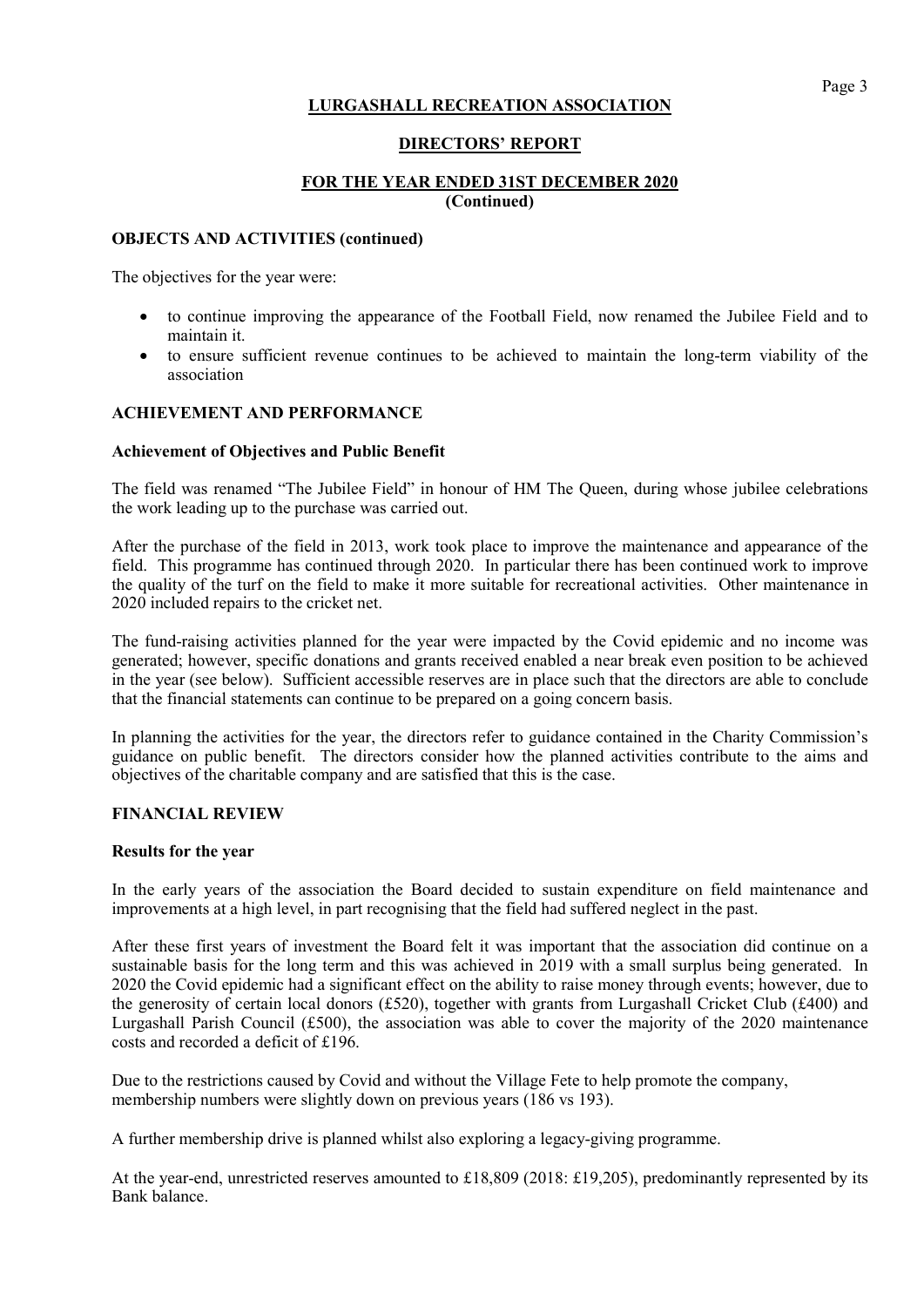#### DIRECTORS' REPORT

# FOR THE YEAR ENDED 31ST DECEMBER 2020 (Continued)

#### Liability of Members

In accordance with the Company's Articles, the liability of any member is restricted to a maximum of £10 in the event of the dissolution of the company.

## Reserves Policy

The directors aim to have sufficient reserves to fund the maintenance of the freehold land.

## FUTURE ACTIVITIES

Our activities in 2021 are focused on the following;

- ensuring the field is well maintained so it can have good recreational benefit for the inhabitants of Lurgashall and the surrounding area
- ensuring sufficient funds are raised to ensure the organisation maintains its sustainability for the longterm
- identifying any other opportunities that support our charitable objectives

## DIRECTORS' RESPONSIBILITIES IN RELATION TO THE FINANCIAL STATEMENTS

The directors are responsible for preparing the report and financial statements in accordance with applicable law and United Kingdom Accounting Standards (United Kingdom Generally Accepted Accounting Practice). Company law and the law applicable to charities in England and Wales requires the directors to prepare financial statements for each financial year which give a true and fair view of the state of affairs of the charitable company and of its incoming resources and application of resources, including the income and expenditure, for the financial period. In preparing these financial statements the directors are required to

- Select suitable accounting policies and apply them consistently;
- Observe the methods and principles of the Charities Statement of Recognised Practice (SORP);
- Make judgements and estimates that are reasonable and prudent;
- State whether applicable accounting standards have been followed, subject to any material departures disclosed and explained in the financial statements, and
- Prepare the financial statements on a going concern basis unless it is inappropriate to presume that the charitable company will continue its activities.

The directors are responsible for maintaining proper accounting records which disclose with reasonable accuracy at any time, the financial position of the charitable company and to enable them to ensure that the financial statements comply with the Companies Act 2006 and the Charity (Accounts and Reports) Regulations 2008. They are also responsible for safeguarding the assets of the charitable company and hence taking reasonable steps for the prevention and detection of fraud and other irregularities.

The above report has been prepared in accordance with the special provisions relating to small companies within Part 15 of the Companies Act 2006.

#### BY ORDER OF THE BOARD

J VAUGHAN **Director** [ ] 2021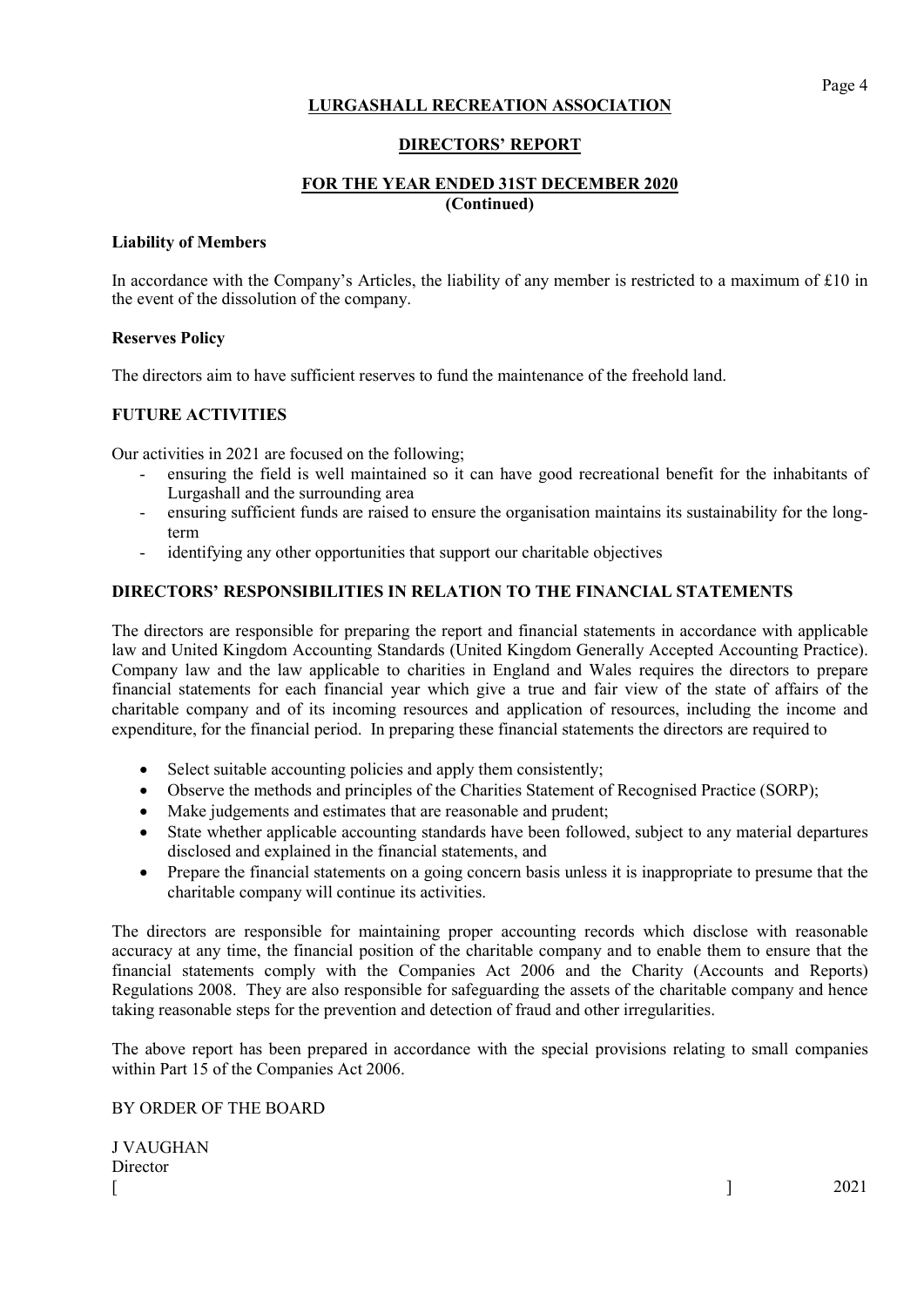# STATEMENT OF FINANCIAL ACTIVITIES

# INCLUDING INCOME AND EXPENDITURE ACCOUNT

# FOR THE YEAR ENDED 31ST DECEMBER 2020

|                                                           | Unrestricted<br><b>Funds</b><br>£ | <b>Restricted</b><br><b>Funds</b><br>£ | 2020<br><b>Total</b><br>$\pmb{\mathfrak{L}}$ | Unrestricted<br><b>Funds</b><br>£ | <b>Restricted</b><br><b>Funds</b><br>£ | 2019<br><b>Total</b><br>$\pmb{\mathfrak{L}}$ |
|-----------------------------------------------------------|-----------------------------------|----------------------------------------|----------------------------------------------|-----------------------------------|----------------------------------------|----------------------------------------------|
| <b>INCOME</b><br>From charitable activities               |                                   |                                        |                                              |                                   |                                        |                                              |
| Fund raising events                                       | $\boldsymbol{0}$                  |                                        | $\boldsymbol{0}$                             | 2,069                             |                                        | 2,069                                        |
| Donations                                                 | 320                               | 200                                    | 520                                          |                                   |                                        |                                              |
| Grants                                                    | 900                               |                                        | 900                                          | 1,075                             |                                        | 1,075                                        |
| Use of Field                                              | $\boldsymbol{0}$                  |                                        | $\boldsymbol{0}$                             | 200                               |                                        | 200                                          |
| Membership fees                                           | $\boldsymbol{0}$                  |                                        | $\boldsymbol{0}$                             | 120                               |                                        | 120                                          |
| <b>Bank</b> interest                                      | 145                               |                                        | 145                                          | 140                               |                                        | 157                                          |
| <b>TOTAL</b>                                              | 1,365                             | 200                                    | 1,565                                        | 3,621                             |                                        | 3,621                                        |
| <b>EXPENDITURE</b><br>On charitable activities            |                                   |                                        |                                              |                                   |                                        |                                              |
| Fund raising events                                       | $\mathbf{0}$                      |                                        | $\boldsymbol{0}$                             | 907                               |                                        | 907                                          |
| Field maintenance                                         | 1,296                             |                                        | 1,296                                        | 2,052                             |                                        | 2,052                                        |
| Administrative costs                                      | 465                               |                                        | 465                                          | 439                               |                                        | 439                                          |
| <b>TOTAL</b>                                              | 1,761                             | 200                                    | 1,761                                        | 3,398                             |                                        | 3,398                                        |
| NET INCOME(EXPENDITURE)<br><b>&amp; MOVEMENT IN FUNDS</b> | (396)                             | 200                                    | (196)                                        | 223                               |                                        | 223                                          |
| Funds brought forward                                     | 19,205                            | 103,240                                | 122,445                                      | 18,982                            | 103,240                                | 124,222                                      |
| <b>TOTAL FUNDS CARRIED</b><br><b>FORWARD</b>              | 18,809                            | 103,440                                | 122,249                                      | 19,205                            | 103,240                                | 122,445                                      |

The statement of financial activities includes all gains and losses in the year. All incoming resources and resources expended derive from continuing activities.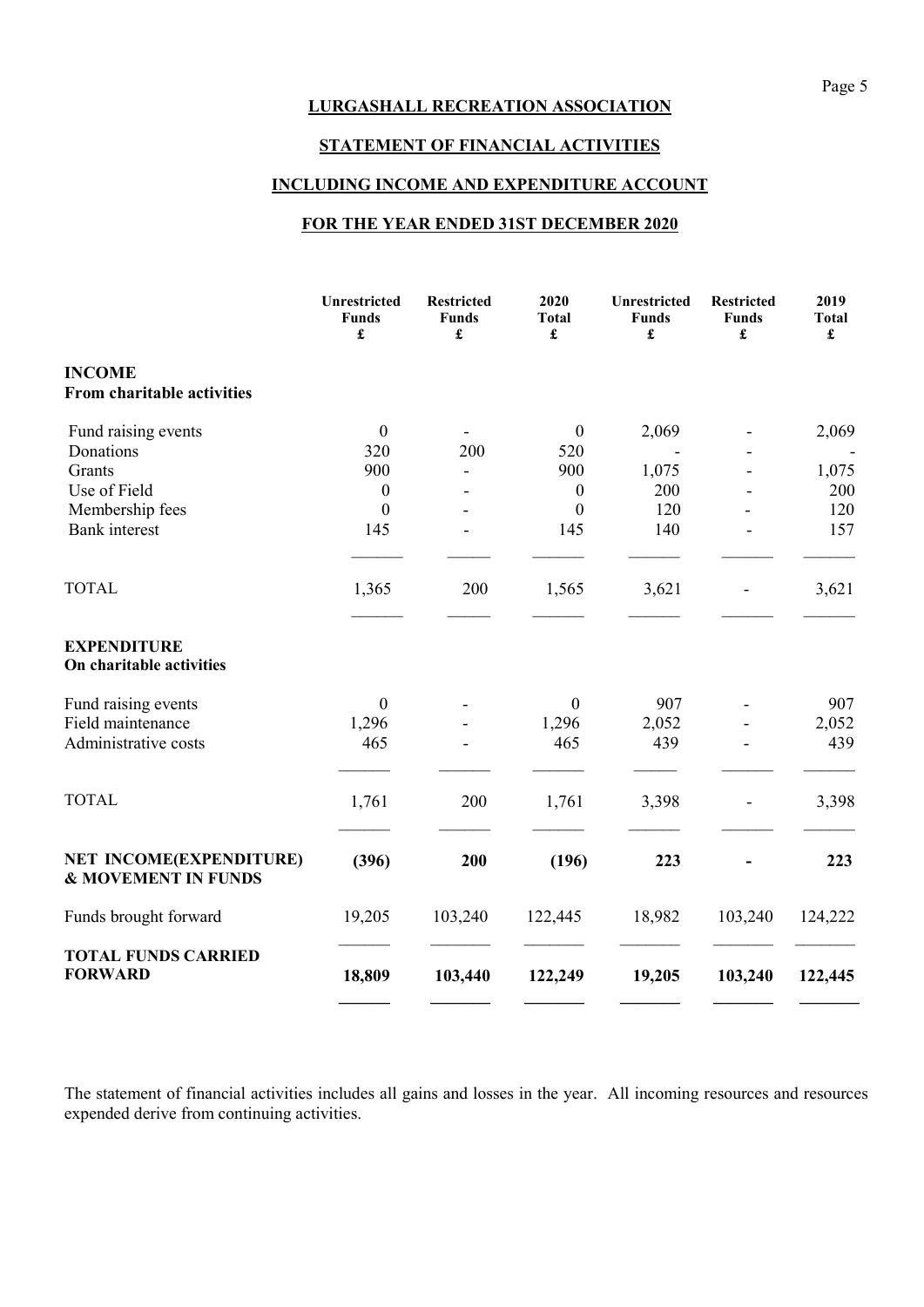#### LURGASHALL RECREATION ASSOCIATION Registered company number: 08104504 Registered charity: 1148736

#### BALANCE SHEET

#### AS AT 31ST DECEMBER 2020

|                                                                                           |                | 2020         |                   | 2019         |                   |
|-------------------------------------------------------------------------------------------|----------------|--------------|-------------------|--------------|-------------------|
|                                                                                           | <b>Note</b>    | $\mathbf f$  | $\mathbf f$       | $\mathbf f$  | £                 |
| TANGIBLE FIXED ASSETS                                                                     | $\overline{2}$ |              | 109,060           |              | 109,060           |
| <b>CURRENT ASSETS</b><br>Debtors<br>Cash at bank                                          |                | 12<br>13,642 |                   | 12<br>13,373 |                   |
| <b>CREDITORS</b>                                                                          |                | 13,654       |                   | 13,385       |                   |
| Amounts falling due within one year                                                       |                | 465          |                   |              |                   |
| NET CURRENT ASSETS                                                                        |                |              | 13,189            |              | 13,385            |
| <b>TOTAL NET ASSETS</b>                                                                   |                |              | 122,249           |              | 122,445           |
| <b>SHARE CAPITAL</b>                                                                      | $\overline{4}$ |              |                   |              |                   |
| <b>RESERVES</b><br><b>Unrestricted Funds</b><br>$\blacksquare$<br><b>Restricted Funds</b> | $\frac{5}{5}$  |              | 18,809<br>103,440 |              | 19,205<br>103,240 |
| <b>TOTAL FUNDS</b>                                                                        |                |              | 122,249           |              | 122,445           |

The charitable company is entitled to exemption from audit under s477 of the Companies Act 2006 for the year ended 31st December 2020.

The members have not required the charitable company to obtain an audit of its financial statements for the year ended 31st December 2020 in accordance with s476 of the Companies Act 2006.

The directors acknowledge their responsibilities for:

- (a) ensuring that the charitable company keeps accounting records that comply with s386 and s387 of the Companies Act 2006; and
- (b) preparing financial statements which give a true and fair view of the state of affairs of the charitable company as at the end of each financial year and of its surplus or deficit for each financial year in accordance with the requirements of s394 and s395 and which otherwise comply with the requirements of the Companies Act 2006 relating to financial statements, so far as applicable to the charitable company.

These financial statements have been prepared in accordance with the special provisions of Part 15 of the Companies Act 2006 relating to small charitable companies and with the Financial Reporting Standard for Smaller Entities (effective January 2015). These financial statements were approved by the Directors on [xx] 2021 and signed on their behalf by :

J VAUGHAN (Director)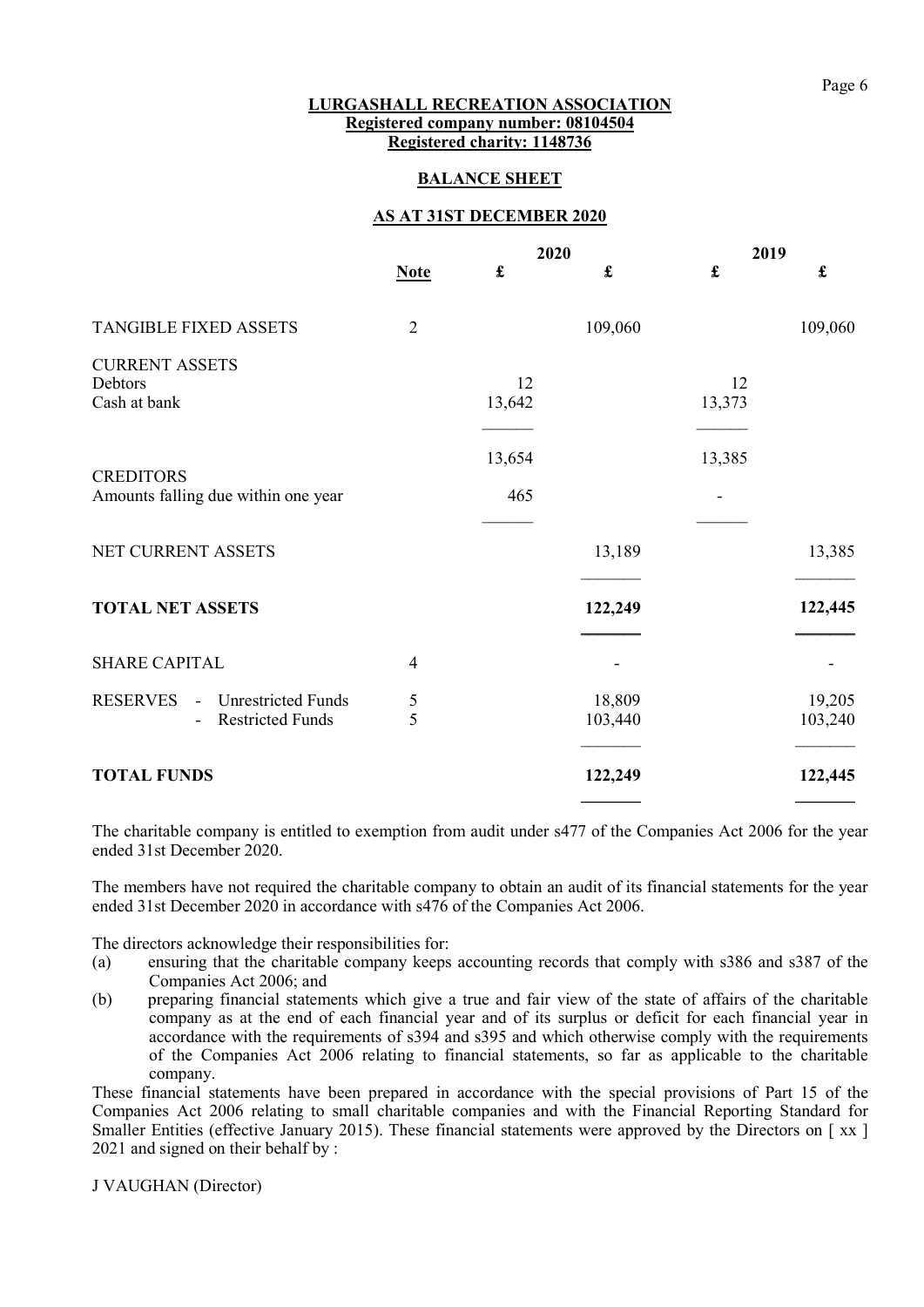# NOTES TO THE FINANCIAL STATEMENTS

# FOR THE YEAR ENDED 31ST DECEMBER 2020

# 1. ACCOUNTING POLICIES

 The more important policies, which are consistent with the previous year, adopted by the company are as follows:

#### (a) Accounting convention

The financial statements have been prepared under the historical cost convention and in accordance with the Financial Reporting Standard for Smaller Entities (effective January 2015).

#### (b) Depreciation

No depreciation is required or has been made on the freehold land purchased or subsequent expenditure incurred for the long term.

# 2. TANGIBLE FIXED ASSETS

|    |                                                            | Freehold<br>property<br>£ | Ancillary<br>costs<br>$\pmb{\mathfrak{L}}$ | <b>Total</b><br>$\mathbf f$ |
|----|------------------------------------------------------------|---------------------------|--------------------------------------------|-----------------------------|
|    | Cost<br>At 1st January 2020<br>Additions                   | 105,820                   | 3,240                                      | 109,060                     |
|    | At 31st December 2020                                      | 105,820                   | 3,240                                      | 109,060                     |
|    | Depreciation<br>At 1st January 2020<br>Charge for the year |                           |                                            |                             |
|    | At 31st December 2020                                      |                           |                                            |                             |
|    | Net book values<br>At 31st December 2020                   | £105,820                  | £3,240                                     | £109,060                    |
|    | At 31st December 2019                                      | £105,820                  | £3,240                                     | £109,060                    |
| 3. | <b>CREDITORS: AMOUNTS FALLING DUE</b><br>WITHIN ONE YEAR   |                           |                                            |                             |
|    |                                                            |                           | 2020<br>£                                  | 2019<br>$\mathbf f$         |
|    | Accrual<br>Other creditors                                 |                           | 465                                        |                             |
|    |                                                            |                           | 465                                        |                             |

4. SHARE CAPITAL

The company is a private company limited by guarantee. Accordingly there is no issued share capital.

 $\overline{\phantom{a}}$ 

 $\overline{\phantom{a}}$